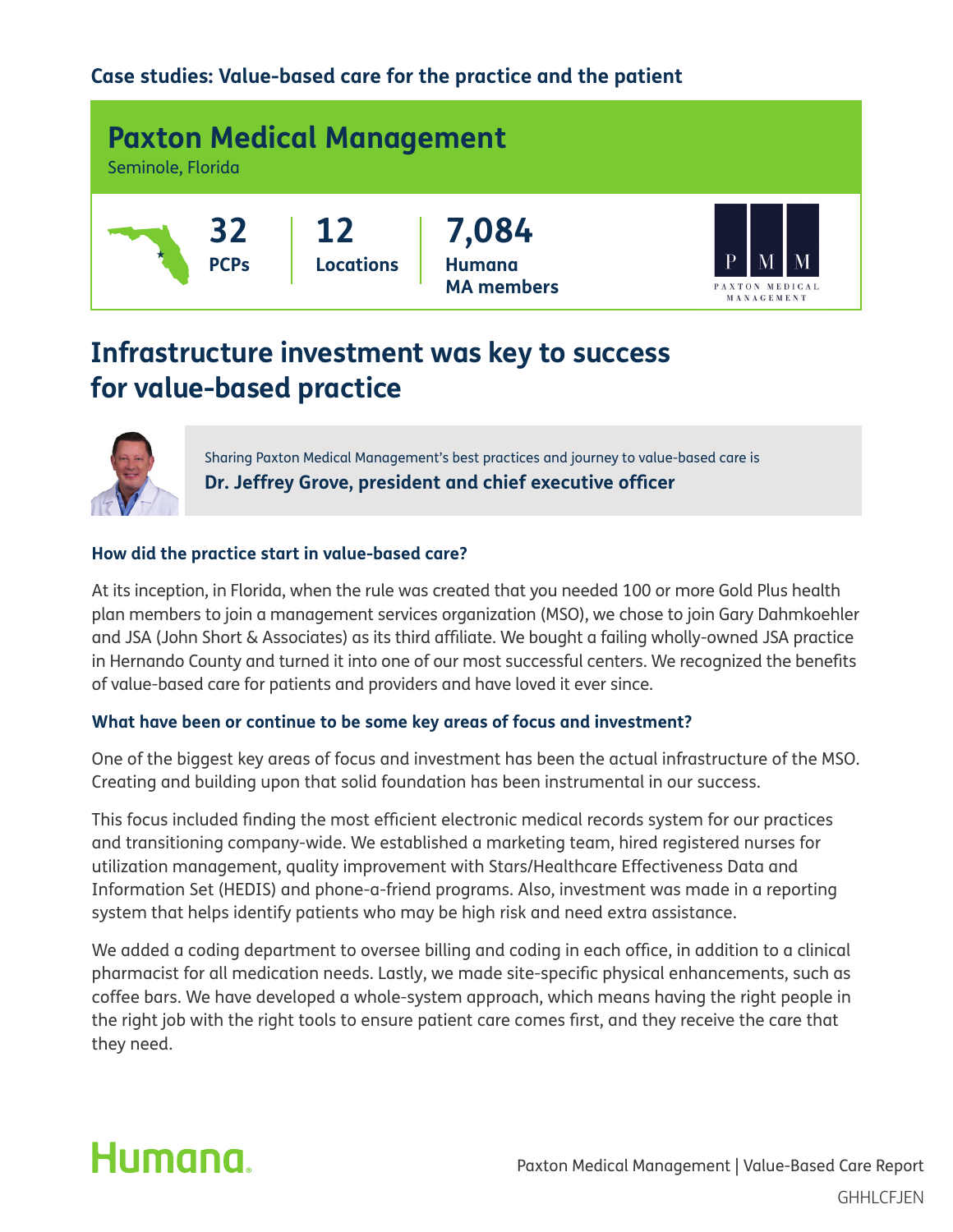#### **How have relationships evolved between PCPs and specialists, with payers and other entities?**

Long ago, we chose to exclusively accept Humana, and this was integral to creating a cadre of specialists we work with who are familiar with value-based care, and opened the lines of communication to create a consensus on best outcomes and patient care.

#### **What is a lesson the practice learned that led to success?**

Always put patient care and clinical outcomes first. Taking care of your patient is the highest priority.

Second to this is having stability among doctors and staff. We ensure our staff feels supported and confident and shares the vision of our "family" company culture, which transitions over to our providers and staff seeing patients as a whole and treating them like family as well.

Third would be the physical aspect of the practice. Invest in an aesthetically pleasing office. Create a welcoming space.



 The healthcare industry is continually changing, and this can be overwhelming, especially to seniors. We want our patients to feel comfortable and at ease from the moment they step foot in the door. For us, the value-based care approach means our patients have a team behind them, to help guide and navigate them through their healthcare journey.

#### **What is a lesson learned that identified a challenge or opportunity?**

All MSOs are not created equal. We were part of an MSO that was grown to sell and sold to grow.

Each time it was bought, that infrastructure deteriorated. We found ourselves doing most of the work that we were paying for. This led us to create our own MSO, Paxton Medical Management.

#### **What are some outcomes your practice and patients have experienced?**

Taking what we have learned in previous years and decades, we founded Paxton based on keeping that sense of family in medicine and our culture. In our first year of operation, and during a pandemic, we were ranked the No. 1 large MSO in the Tampa Bay area. Since that ranking, we have grown into an extra-large MSO, growing at a time when growth was not expected.



 Our offices have been ranked by their communities and patients as the best medical practices in their respective areas, letting us know we are striving and achieving the right goals. Our providers did their very best at keeping patients out of the hospital with our inpatient volume way below the market average for 2020, and our quality scores were among the top ranked to show the level of care provided to our patients.

## Humana.